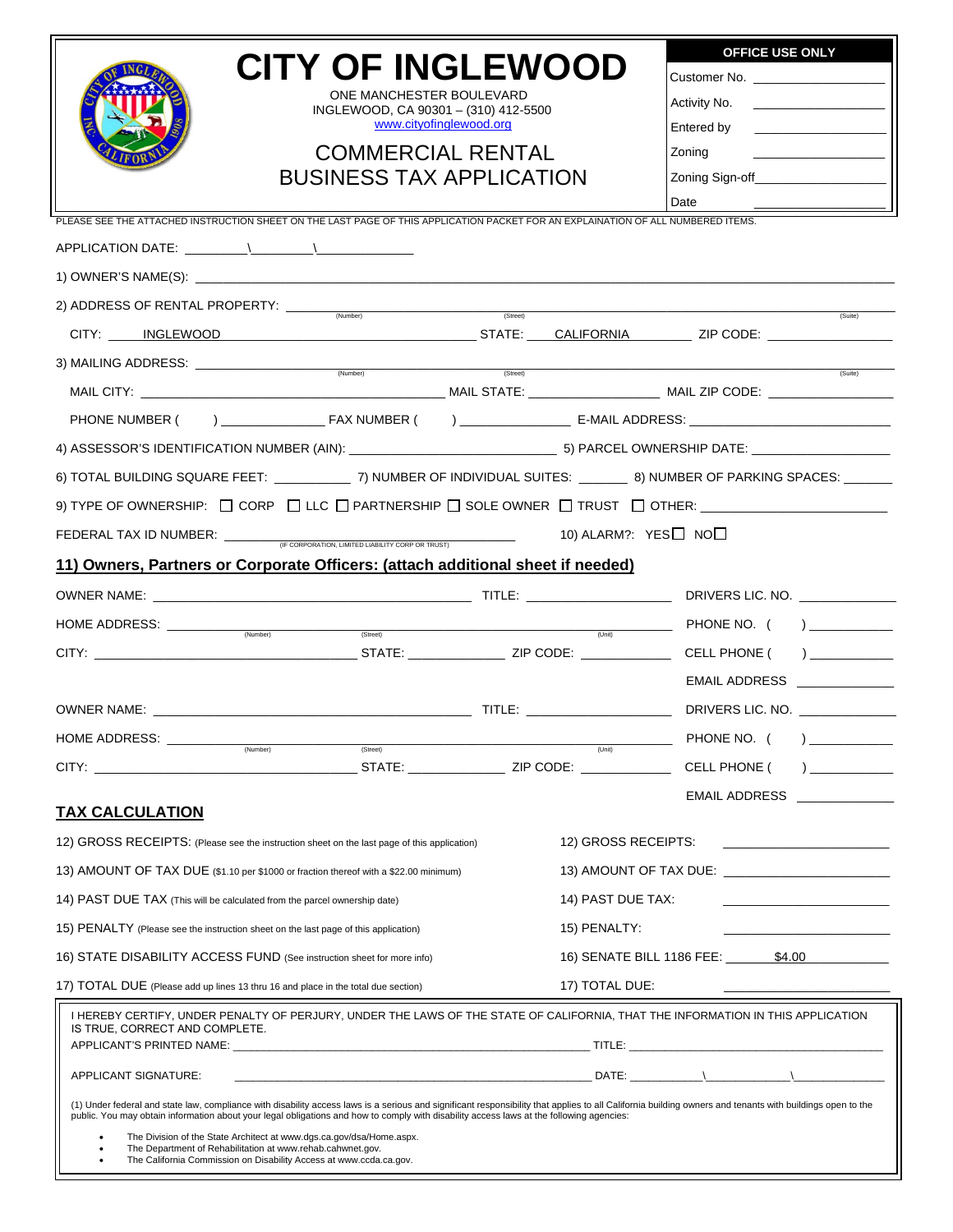|          | <b>PROPERTY MANAGER / MANAGEMENT FIRM</b>            |          |        |                |
|----------|------------------------------------------------------|----------|--------|----------------|
| NAME:    | <u> 1999 - Jan Barnett, fransk politik (d. 1989)</u> |          |        | PHONE NUMBER ( |
| ADDRESS: | (Number)                                             | (Street) |        | (Suite)        |
| CITY:    |                                                      |          | STATE: | ZIP CODE:      |

# **BUILDING MAINTENANCE SERVICE PROVIDER**

| NAME:    |          |          |        | PHONE NUMBER ( |
|----------|----------|----------|--------|----------------|
| ADDRESS: | (Number) | (Street) |        | (Suite)        |
| CITY:    |          |          | STATE: | ZIP CODE:      |

| <b>BUILDING SECURITY SERVICE PROVIDER</b> |          |          |        |                |
|-------------------------------------------|----------|----------|--------|----------------|
|                                           |          |          |        |                |
| NAME:                                     |          |          |        | PHONE NUMBER ( |
| ADDRESS:                                  |          |          |        |                |
|                                           | (Number) | (Street) |        | (Suite)        |
| CITY:                                     |          |          | STATE: | ZIP CODE:      |

| <b>LANDSCAPING / GARDENING SERVICE PROVIDER</b> |          |          |                |  |
|-------------------------------------------------|----------|----------|----------------|--|
|                                                 |          |          |                |  |
| NAME:                                           |          |          | PHONE NUMBER ( |  |
| ADDRESS:                                        | (Number) | (Street) | (Suite)        |  |
| CITY:                                           |          | STATE:   | ZIP CODE:      |  |

| <b>VENDING MACHINE OPERATOR</b> |          |          |  |                                                                                                                                                                                                                                             |
|---------------------------------|----------|----------|--|---------------------------------------------------------------------------------------------------------------------------------------------------------------------------------------------------------------------------------------------|
|                                 |          |          |  |                                                                                                                                                                                                                                             |
| NAME:                           |          |          |  | PHONE NUMBER (                                                                                                                                                                                                                              |
| ADDRESS:                        |          |          |  |                                                                                                                                                                                                                                             |
|                                 | (Number) | (Street) |  | (Suite)                                                                                                                                                                                                                                     |
| CITY:                           |          |          |  | STATE: and the state of the state of the state of the state of the state of the state of the state of the state of the state of the state of the state of the state of the state of the state of the state of the state of the<br>ZIP CODE: |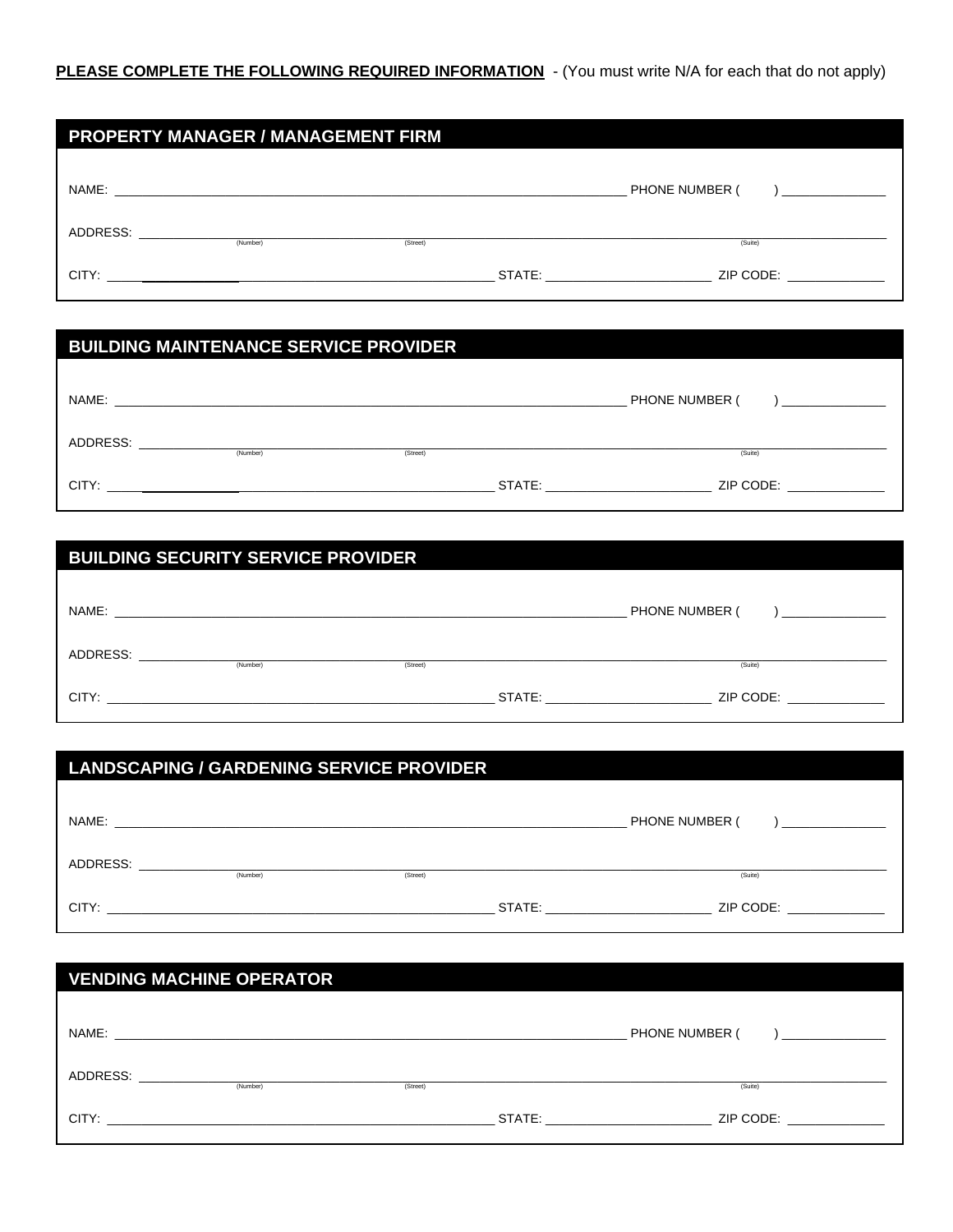### TENANT INFORMATION - PLEASE ATTACH ADDITIONAL SHEETS IF NEEDED - ALL TENANTS MUST BE INCLUDED

| <b>TENANT1</b>                       |          |                                            |                                                                                                                                                                                                                                |
|--------------------------------------|----------|--------------------------------------------|--------------------------------------------------------------------------------------------------------------------------------------------------------------------------------------------------------------------------------|
| UNIT/SUITE NUMBER: _________________ |          |                                            |                                                                                                                                                                                                                                |
|                                      |          |                                            |                                                                                                                                                                                                                                |
| ADDRESS: ______________              | (Number) | (Street)                                   |                                                                                                                                                                                                                                |
| <b>TENANT 2</b>                      |          |                                            |                                                                                                                                                                                                                                |
| UNIT/SUITE NUMBER: _________________ |          |                                            |                                                                                                                                                                                                                                |
|                                      |          |                                            |                                                                                                                                                                                                                                |
| ADDRESS: _______________             |          |                                            |                                                                                                                                                                                                                                |
|                                      | (Number) | (Street)                                   |                                                                                                                                                                                                                                |
| <b>TENANT 3</b>                      |          |                                            |                                                                                                                                                                                                                                |
| UNIT/SUITE NUMBER: _________________ |          |                                            |                                                                                                                                                                                                                                |
|                                      |          |                                            |                                                                                                                                                                                                                                |
|                                      |          |                                            |                                                                                                                                                                                                                                |
| <b>TENANT 4</b>                      |          |                                            |                                                                                                                                                                                                                                |
| UNIT/SUITE NUMBER: ________________  |          |                                            |                                                                                                                                                                                                                                |
|                                      |          |                                            |                                                                                                                                                                                                                                |
|                                      |          | (Street)                                   |                                                                                                                                                                                                                                |
| <b>TENANT 5</b>                      |          |                                            |                                                                                                                                                                                                                                |
| UNIT/SUITE NUMBER: ________________  |          |                                            |                                                                                                                                                                                                                                |
|                                      |          |                                            |                                                                                                                                                                                                                                |
| ADDRESS: ______________              |          |                                            | BUSINESS TYPE: ___________________________________                                                                                                                                                                             |
|                                      | (Number) | (Street)                                   |                                                                                                                                                                                                                                |
| <b>TENANT 6</b>                      |          |                                            |                                                                                                                                                                                                                                |
| UNIT/SUITE NUMBER: ________________  |          |                                            |                                                                                                                                                                                                                                |
|                                      |          |                                            |                                                                                                                                                                                                                                |
|                                      |          |                                            |                                                                                                                                                                                                                                |
| <b>TENANT 7</b>                      |          |                                            |                                                                                                                                                                                                                                |
| UNIT/SUITE NUMBER: _________________ |          |                                            |                                                                                                                                                                                                                                |
|                                      |          |                                            |                                                                                                                                                                                                                                |
|                                      | (Number) | (Street)                                   | BUSINESS TYPE: New York State Street Street Street Street Street Street Street Street Street Street Street Street Street Street Street Street Street Street Street Street Street Street Street Street Street Street Street Str |
| <b>TENANT 8</b>                      |          |                                            |                                                                                                                                                                                                                                |
| UNIT/SUITE NUMBER: ________________  |          |                                            |                                                                                                                                                                                                                                |
|                                      |          |                                            |                                                                                                                                                                                                                                |
|                                      |          | <u> 1990 - Johann Barn, mars ann an t-</u> | BUSINESS TYPE: New York State Street Street Street Street Street Street Street Street Street Street Street Street Street Street Street Street Street Street Street Street Street Street Street Street Street Street Street Str |
|                                      |          | (Street)                                   |                                                                                                                                                                                                                                |
| <b>TENANT 9</b>                      |          |                                            |                                                                                                                                                                                                                                |
| UNIT/SUITE NUMBER: ________________  |          |                                            |                                                                                                                                                                                                                                |
|                                      |          |                                            |                                                                                                                                                                                                                                |
| ADDRESS: _____________               | (Number) | (Street)                                   | BUSINESS TYPE: ___________________________________                                                                                                                                                                             |